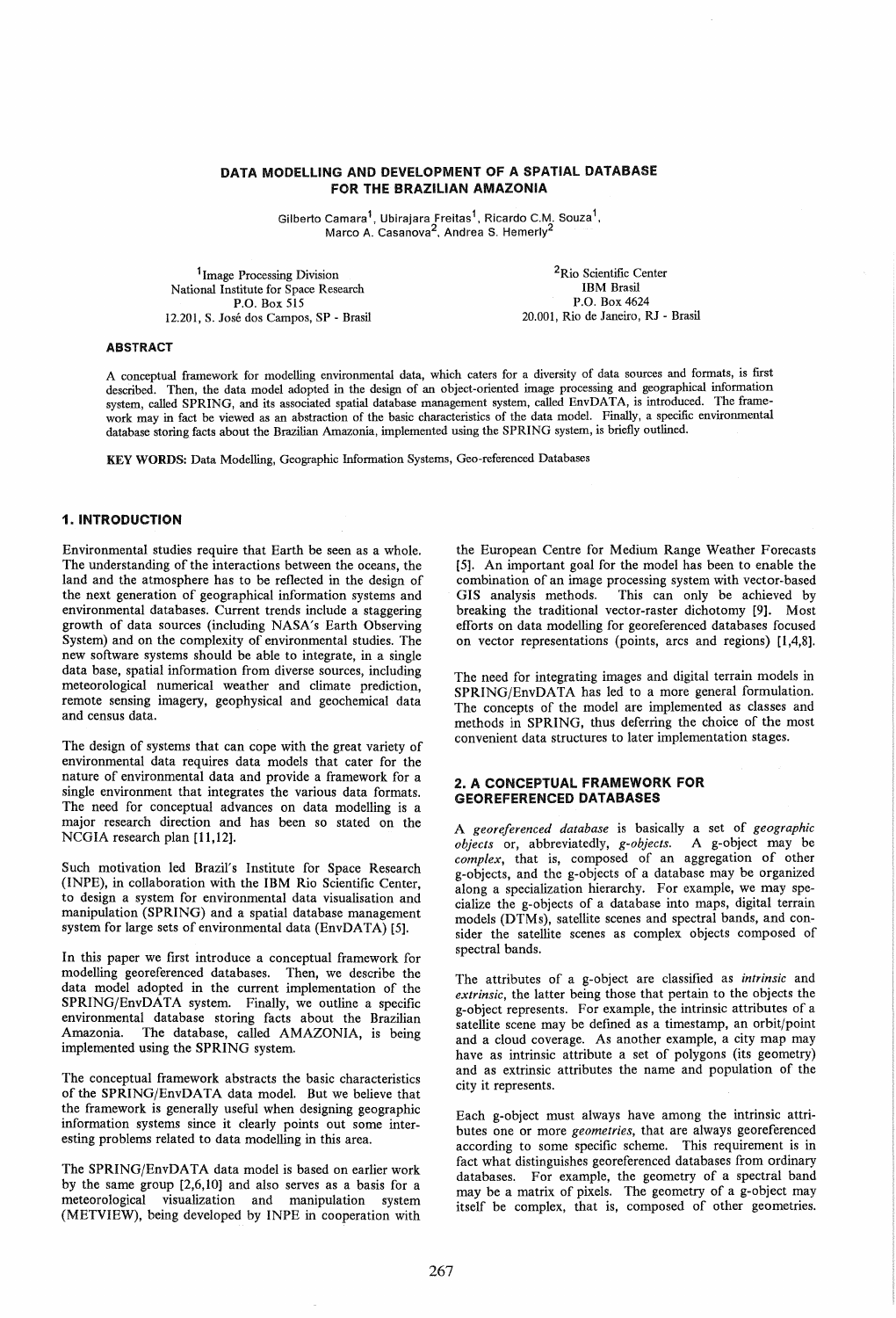However, in this paper, we do not recognize the geometries as objects independent from the g-object they are associated with.

The definition of extrinsic attributes for a class of g-objects, although convenient, may create problems. Indeed, if a real world object is represented more than once, its attributes will be either redundantly represented in several g-objects, or arbitrarily associated with a single g-object.

To circumvent this problem, we first introduce *real world objects* or *r-objects* as a second major type of objects. Just as the g-objects, the r-objects of a database may be organized as a specialization hierarchy, they may be complex and they may have attributes.

We also introduce the *represents* relationships, or<br>*r-relationships* that relate **g**-objects and r-objects. For *r-relationships*, that relate g-objects and r-objects. example, let C be a r-object that stands for a city, with its population, mayor, etc... as attributes. Let G be a g-object, that is, a map, satellite scene, etc... Then, we capture that G somehow depicts C by introducing a r-relationship between G and C. Thus, the attributes of the city will not be redundantly associated with its many representations, but stored just once in C.

Ideally, if an r-object 0 is represented by a g-object G, as explicitly defined by an r-relationship between 0 and G, it should be possible to decide if another g-object G' is a representation of O or not since G and G' are both georeferenced. In practice, this ideal is not attenable because of the computational cost of comparing G and G' and the limitations pertaining to the geometries of G and G' (errors, precision problems, scale differences, etc...). As a consequence, the set of r-relationships may be hybrid, in the sense that it is partly stored and partly computed, with the latter carefully defined to avoid the above pitfalls.

This concludes the general remarks about the modelling of georeferenced databases.

# 3. ORGANIZATION OF DATA IN THE SPRING SYSTEM

This section discusses some features of the SPRING system, including the overall data organization. the built-in classes of g-objects, the types of complex objects supported and how data is accessed.

## Object Repository and Directory

The current version of the SPRING system supports the concepts of r- and g-object and a restricted form of the *represents*  relationship, where each g-object can be a representation of at most one r-object. The system stores all r- or g-objects of all databases in an *object repository.* 

The SPRING system also has a *directory,* whose entries essentially describe the classes of g-objects and r-objects defined for each database, along with their attributes, and a set of finite domains, defined by enumeration. The definition of object classes and finite domains is fundamental to the SPRING system since it induces a methodology to handle the data and permits the design of a user-friendly interface.

#### Built-in Classes of G-Objects

SPRING offers the following built-in classes of g-objects:

• thematic model: used for geographic regions defined by one or more polygons. where each region corresponds to a different theme. A thematic model is a complex object whose components are nodes, arcs, polygons and centroids. Thematic maps store topological information, which is important in spatial analysis. The geometries supported are either vector or raster.

- $D\hat{T}M$  (digital terrain model): describe the spatial distribution of a physical variable (such as temperature or wind fields). The geometries supported are vector, raster, rectangular grid or triangular grid.
- Network: linearly connected structures with arc-node topology, that store information about flows between different geographical locations. The geometry supported is vector.
- Image: store data generated by satellites (e.g., GOES, METEOSAT, TIROS and LANDSAT), by radar or by operations in other images. The geometry supported is vector.
- Observational model: locational entities, which indicate the existence of  $\varepsilon$  punctual phenomenon in space. These data may represent measurements made in meteorological data collecting stations, historical climatological information, digital terrain samples and geophysical and geochemical measurements. The geometry supported is vector.

#### Complex g-objects

SPRING offers two types of complex g-objects, called *information layers* (or *info/ayers)* and *projects,* informally defined as follows.

Each georeferenced database in SPRING is partitioned into projects. A project corresponds to a geographical area of interest containing a set of data to be analyzed. A project is an aggregation of information layers, where each infolayer represents a distinct type of information for a given geographical area on a specific time instance.

The infolayer is a powerful abstraction that enables the user to concentrate on the information and hides the different graphical representations. As an example, an infolayer that contains terrain elevation information may have the following graphical representations: vector (isolines), regular or triangular grid (resulting from interpolation or triangulation) and raster (a gray-level image). The information itself is the same, the changes are only in its presentation.

An infolayer has spatial, non-spatial, spectral and temporal attributes. Examples of infolayers are:

- A LANDSAT TM scene, acquired at a given date/time, defined as an aggregation of 7 spectral bands;
- A vector wind field, composed of horizontal and vertical components;
- A temperature 3D field, covering various layers of the atmosphere, for a given time instance;
- A thematic map, perhaps obtained by classification of a raster image.

An infolayer will be an aggregation of as many g-objects as it is possible to individualize. For example, an infolayer composed of a 7- band unclassified LANDSAT image contains 7 g-objects (the spectral bands). An infolayer consisting of a classified image that has been converted to the vector format contains as many g-objects as there are different classified areas.

In the current implementation, the same g-object cannot be a component of more than one infolayer. In addition, the geometries of all g-objects in the same infolayer must refer to These restrictions facilitate the problem of accessing g-objects, but they introduce the familiar problems created by fragmenting the space into disjoint regions [3].